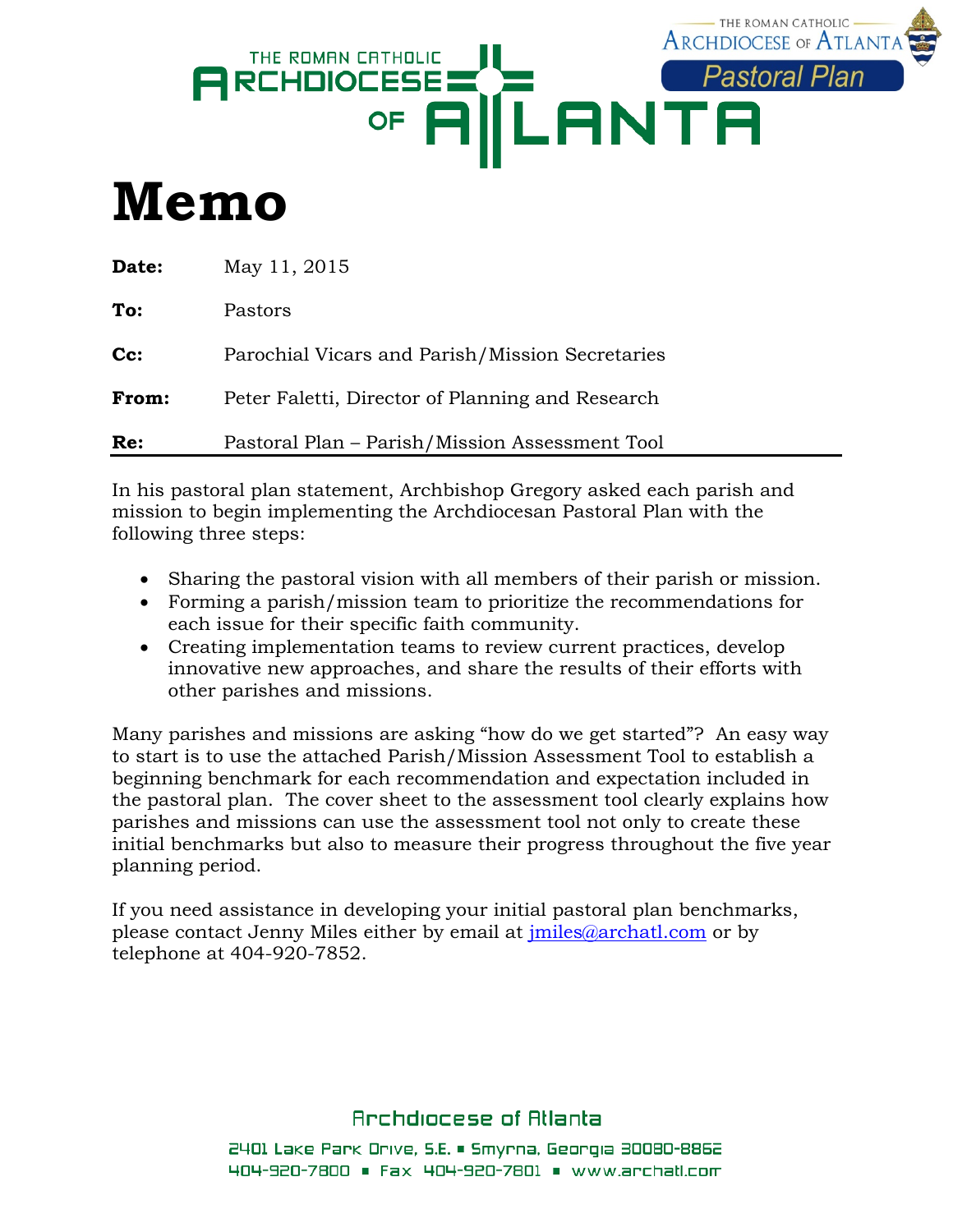

Archbishop Gregory asked each parish and mission to begin implementing the Archdiocesan Pastoral Plan with the following three steps:

- Sharing the pastoral vision with all members of their parish or mission.
- Forming a parish/mission team to prioritize the recommendations for each issue for their specific faith community.
- Creating implementation teams to review current practices, develop innovative new approaches and share the results of their efforts with other parishes and missions.

#### *Where do we start?*

After sharing the pastoral plan with parishioners, many parishes/missions have asked: "Where do we start?" The best starting point would be to determine where the parish/mission stands relative to each of the recommendations and expectations that are included in the pastoral plan. *Have we done anything at all, just starting out, need to do more work or are we doing this well?* An easy way for a parish or mission to establish a beginning benchmark would be to use the attached Parish/Mission Assessment Tool. Best of all, this same assessment tool can be used again to measure the parish's/mission's forward progress every 6 or 12 months.

#### *How can we use the assessment tool?*

- Determine how you want to distribute the assessment tool to your parishioners:
	- o Paper form that is included in your weekly bulletin or handed out at your Masses
	- o An electronic document (such as a Word document or Excel spreadsheet) that can be downloaded from your parish/mission website and then returned via email
	- o An online survey that incorporates the contents of the assessment tool. To do this, the parish will need access to a survey tool such as Survey Monkey.
- Determine how many people will complete the assessment tool.
	- o Small group such as a selected group of parish/mission leaders
	- o All members of key parish/mission councils, committees or ministries
	- o All parishioners through an open survey
- *Note: the more completed forms you receive, the more accurate your benchmarks will be.*
- How to complete the assessment tool:
	- o Parishioners enter their rating for each statement on the line provided using this scale:

**Indicate how well our parish/mission is addressing each of the statements below on a scale of**   $1 - 4.$ 

*1 = Not at All 2 = Just Beginning 3 = Needs Work 4 = Highly Effective*

- o At the end of each section, parishioners add up their ratings for all of the statements in the section and enter the total in the box.
- Gather the completed forms from your parishioners.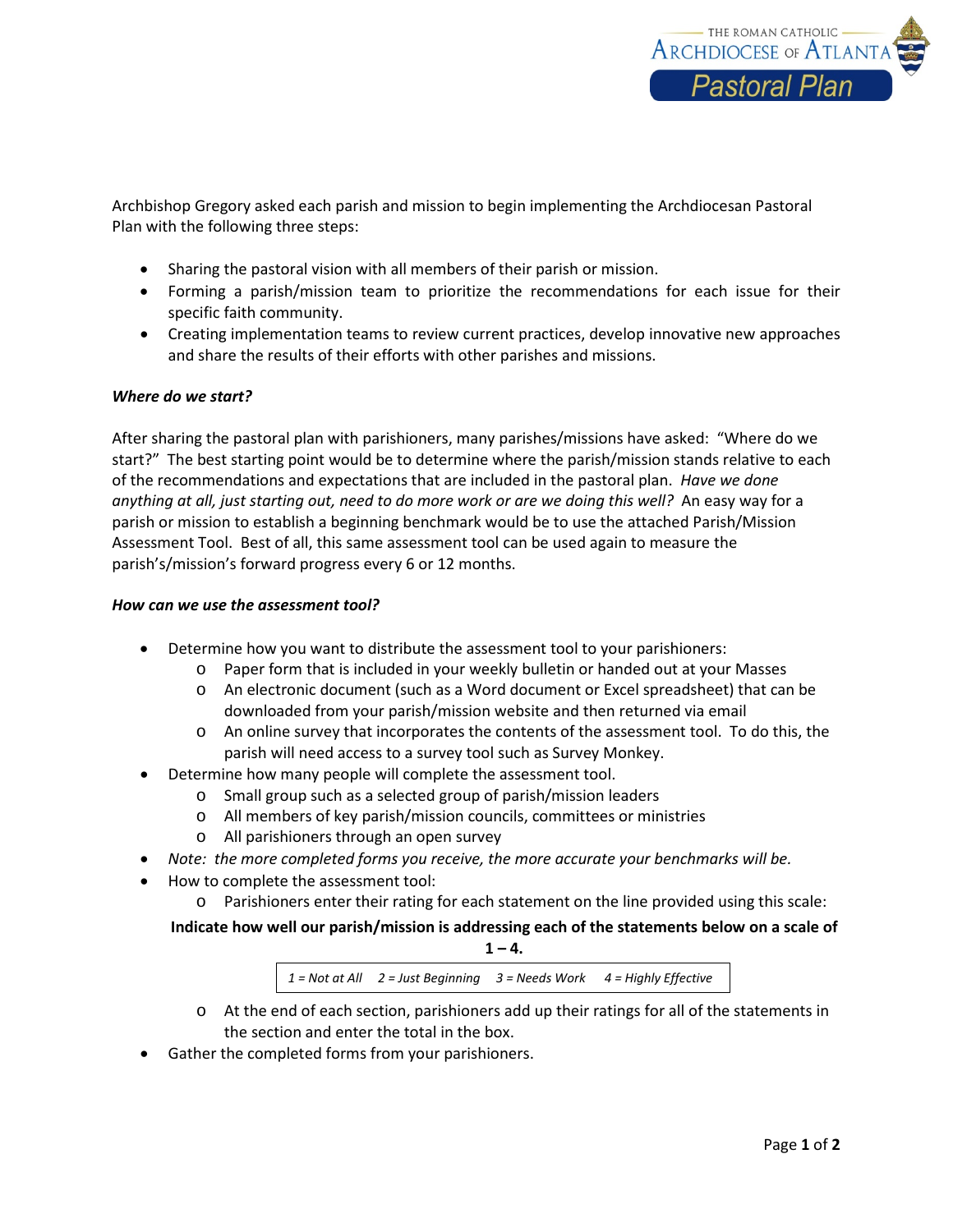

#### *How do we create our benchmarks?*

To create a benchmark for each individual statement and for each section, you will need to add up the ratings from all of the collected forms for that line item and then compute an overall average score. There are several ways to do this depending on the type of form you are using:

- Paper form you will need to enter the ratings from each collected form into an Excel spreadsheet so that you can compute an accurate average. You can include the list of the statements/section totals in the far left column of the spreadsheet. Then you can enter the ratings from each form into a separate column. When all of the forms are entered, an average can be computed for each row in the spreadsheet to create your benchmarks.
- Electronic document you will need to enter the ratings from each collected form into an Excel spreadsheet so that you can compute an accurate average. You can include the list the statements/section totals in the far left column of the spreadsheet. Then you can copy and paste the ratings from each form into a separate column. When all of the forms are entered, an average can be computed for each row in the spreadsheet to create your benchmarks.
- Online Survey– the survey tool should be able to provide the calculated average/benchmark for each line item and as well as provide other useful reports.

#### *When should we do this?*

Parishes and missions are urged to create their initial benchmarks for the pastoral plan as soon as possible and to reassess their progress on the total plan at least once a year. Additional assessments on one or more sections of the plan could be made as needed to measure the impact of specific parish or mission initiatives.

#### *Where can I get help?*

If you need assistance in developing your initial pastoral plan benchmarks, please contact Jenny Miles either by email at [jmiles@archatl.com](mailto:jmiles@archatl.com) or by telephone at 404-920-7852.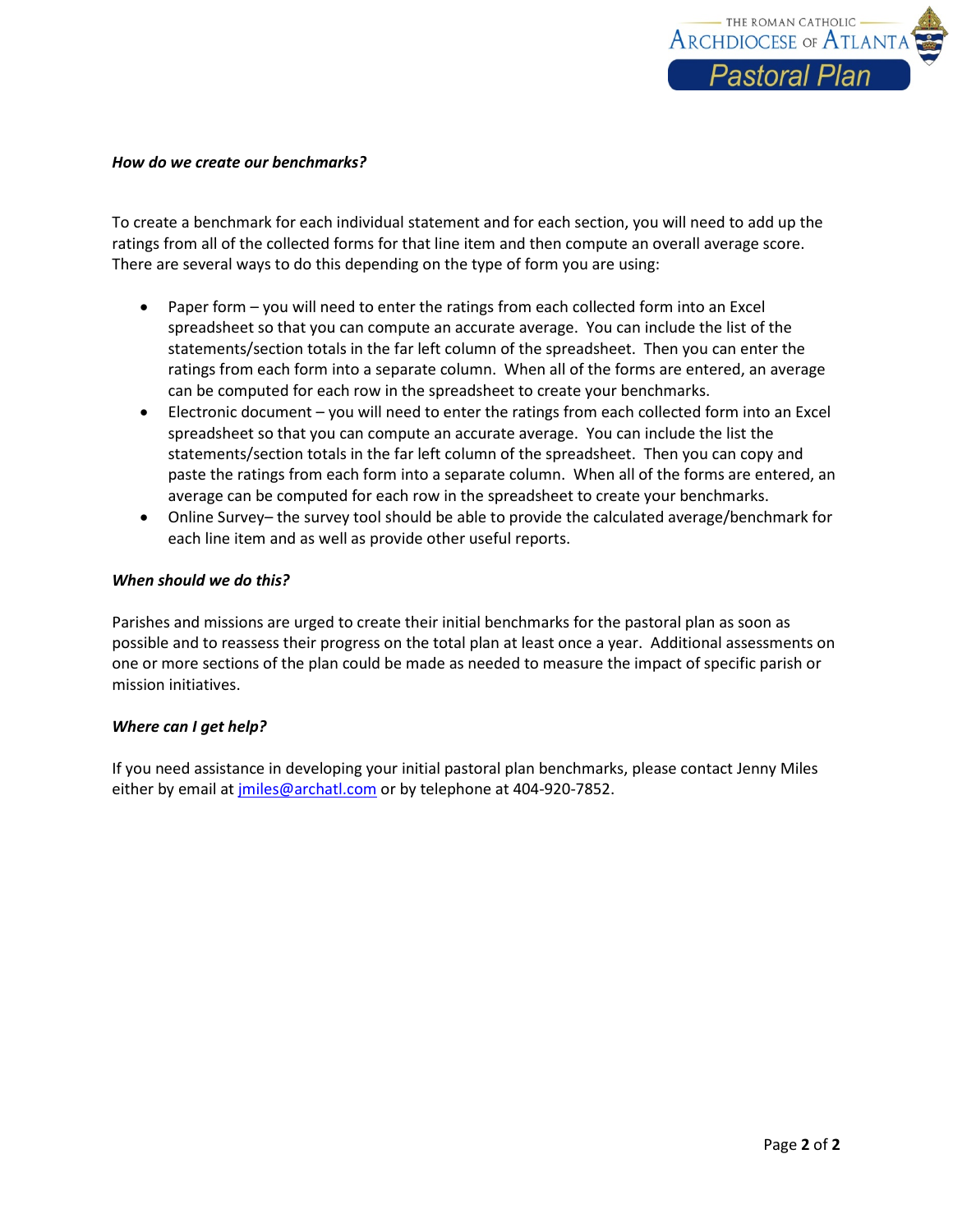

# **Parish/Mission Assessment Tool**

Indicate how well our parish/mission is addressing each of the statements below on a scale of  $1 - 4$ .

*1 = Not at All 2 = Just Beginning 3 = Needs Work 4 = Highly Effective*

## **1. Knowing Our Faith Rating Rating**

| 1.1 | We have a family formation model that recognizes the diversity of family units today and that<br>emphasizes the head of the family's role in faith formation.                                     |  |
|-----|---------------------------------------------------------------------------------------------------------------------------------------------------------------------------------------------------|--|
| 1.2 | We prioritize adult catechesis.                                                                                                                                                                   |  |
| 1.3 | We offer enough opportunities to participate in parish/mission life as a family - service days,<br>spiritual activities, social events that are accessible, relevant, and of the highest quality. |  |
| 1.4 | Our parish/mission is the center for support of the family through special service opportunities,<br>liturgies, spiritual exercises and family-oriented social events.                            |  |
| 1.5 | We have (with support from the Chancery, parishes and missions) learning options that may be<br>accessed any place, any day, at any time!                                                         |  |
| 1.6 | Our catechetical offerings help those who are making their first steps into the process as well as<br>those who have been on the journey all their lives.                                         |  |
|     |                                                                                                                                                                                                   |  |

### **Total Score for Knowing Our Faith**

|     | 2. Living Our Faith                                                                                                                                                                            | <b>Rating</b> |
|-----|------------------------------------------------------------------------------------------------------------------------------------------------------------------------------------------------|---------------|
| 2.1 | We identify and provide educational opportunities in our parish/mission that promote<br>understanding the "why" behind the Church's teachings.                                                 |               |
| 2.2 | Our parish/mission prioritizes charity and service as the epitome of living out the faith.                                                                                                     |               |
| 2.3 | Our parish/mission encourages everyone to have a deeper personal prayer life.                                                                                                                  |               |
| 2.4 | We build a strong sense of unity within the parish/mission and increase personal connection to the<br>parish/mission.                                                                          |               |
| 2.5 | Our parish/mission is a beacon of faith, living out the Gospel by reaching out in love to all who are in<br>need, all who live on the margins of society, all who live in fear and loneliness. |               |
| 2.6 | We identify and support outreach programs in our community and share the successes of those<br>programs so that they may be expanded throughout our local Church.                              |               |
| 2.7 | Our parish/mission is the hub for a life of faith.                                                                                                                                             |               |
| 2.8 | We create opportunities that support what is happening in the lives of individuals and families<br>who are part of our faith community.                                                        |               |
| 2.9 | We insure that our parish/mission is welcoming to all of God's people.                                                                                                                         |               |
|     | <b>Total Score for Living Our Faith</b>                                                                                                                                                        |               |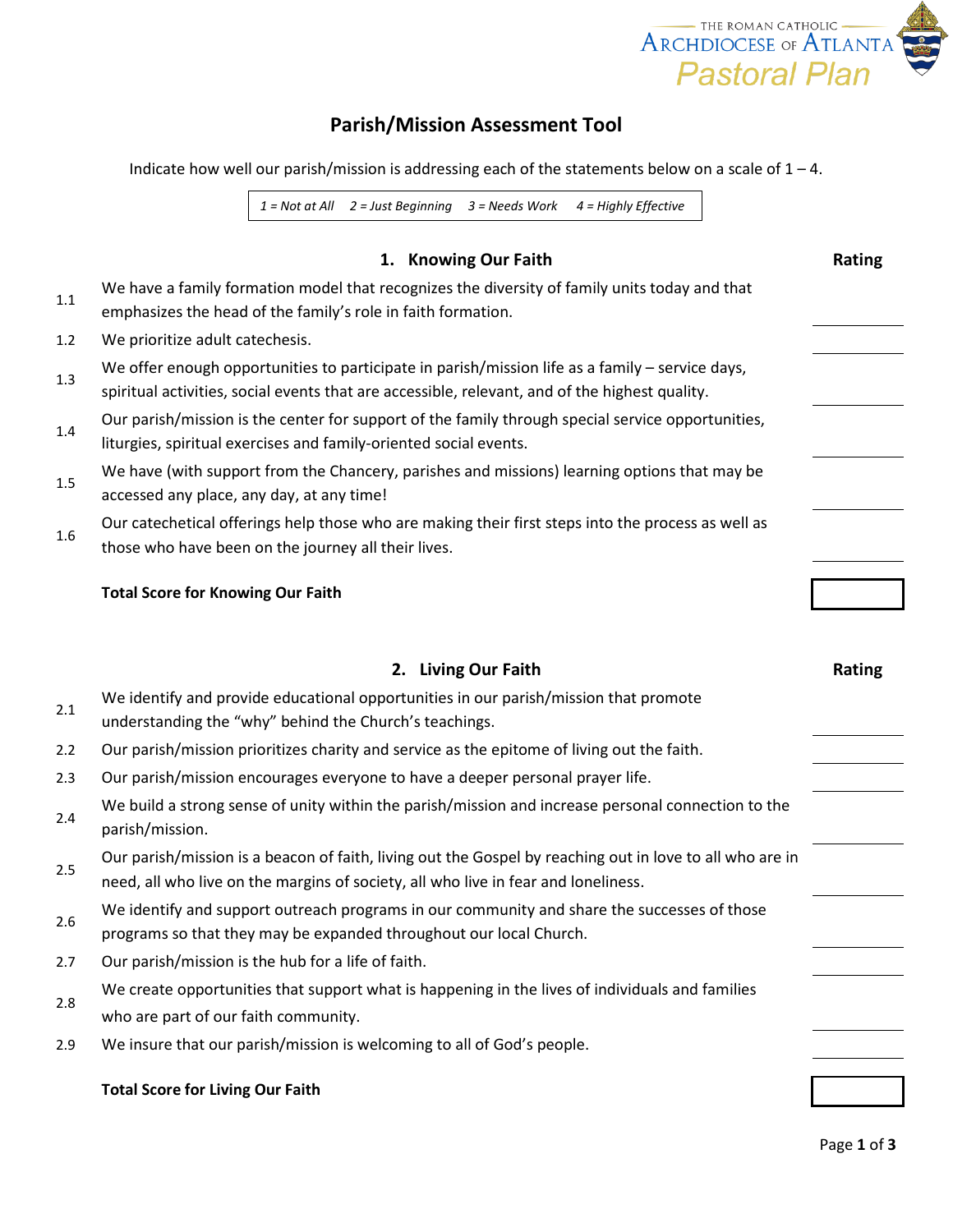

# **Parish/Mission Assessment Tool**

Indicate how well our parish/mission is addressing each of the statements below on a scale of  $1 - 4$ .

*1 = Not at All 2 = Just Beginning 3 = Needs Work 4 = Highly Effective*

|      | 3. Spreading/Keeping Our Faith                                                                                                                                                                            | Rating |  |
|------|-----------------------------------------------------------------------------------------------------------------------------------------------------------------------------------------------------------|--------|--|
| 3.1  | Our parish/mission promotes and provides infrastructure for small faith communities to keep people<br>connected to the Church.                                                                            |        |  |
| 3.2  | We use new technology and social media to keep the Church up to date and present in the lives<br>of our parishioners.                                                                                     |        |  |
| 3.3  | We foster whole family programs to keep parishioners centered on the parish/mission.                                                                                                                      |        |  |
| 3.4  | We are developing formal outreach programs for groups who feel disenfranchised by the Church.                                                                                                             |        |  |
| 3.5  | Our liturgy is reverential, welcoming, warm, and inspiring.                                                                                                                                               |        |  |
| 3.6  | We build on the strong tradition of small faith group sharing to help build up the life of our<br>parish/mission and support our families as "the privileged place for transmitting the Faith!"           |        |  |
| 3.7  | We facilitate worthwhile opportunities for all Catholics to answer meaningfully the question:<br>"Who did I help today?"                                                                                  |        |  |
| 3.8  | We are expanding our parish/mission outreach to those with special needs and their families.                                                                                                              |        |  |
| 3.9  | We use all of the means available to us to inform, educate, and encourage our people in their<br>love of Jesus Christ and their involvement in spreading the Good News.                                   |        |  |
| 3.10 | We continue to encourage participation in the life of the Church by all members of our<br>families. Programs that support, enliven, and build up family and parish/mission relationships are<br>fostered. |        |  |
|      | <b>Total Score for Spreading/Keeping Our Faith</b>                                                                                                                                                        |        |  |
|      | 4. Evolution of Our Parish/mission                                                                                                                                                                        | Rating |  |
| 4.1  | We encourage qualified laity/deacons to do more administration so priests can focus on<br>sacraments/catechesis.                                                                                          |        |  |
| 4.2  | We work closely with our Deanery to collaborate and share ministries, staff, and clergy resources.                                                                                                        |        |  |
| 4.3  | Our parish/mission creates a welcoming and nurturing environment for all cultures in our                                                                                                                  |        |  |

We are working to find new models and tools to help our parish/mission adapt to operating in a

As our parish/mission continues to adapt to changing demographics, we share with other parishes/missions our inclusive and flexible approaches to meeting the pastoral needs of all

**Total Score for Evolution of Our Parish/mission**

community.

parishioners.

multicultural environment.

4.4

4.5